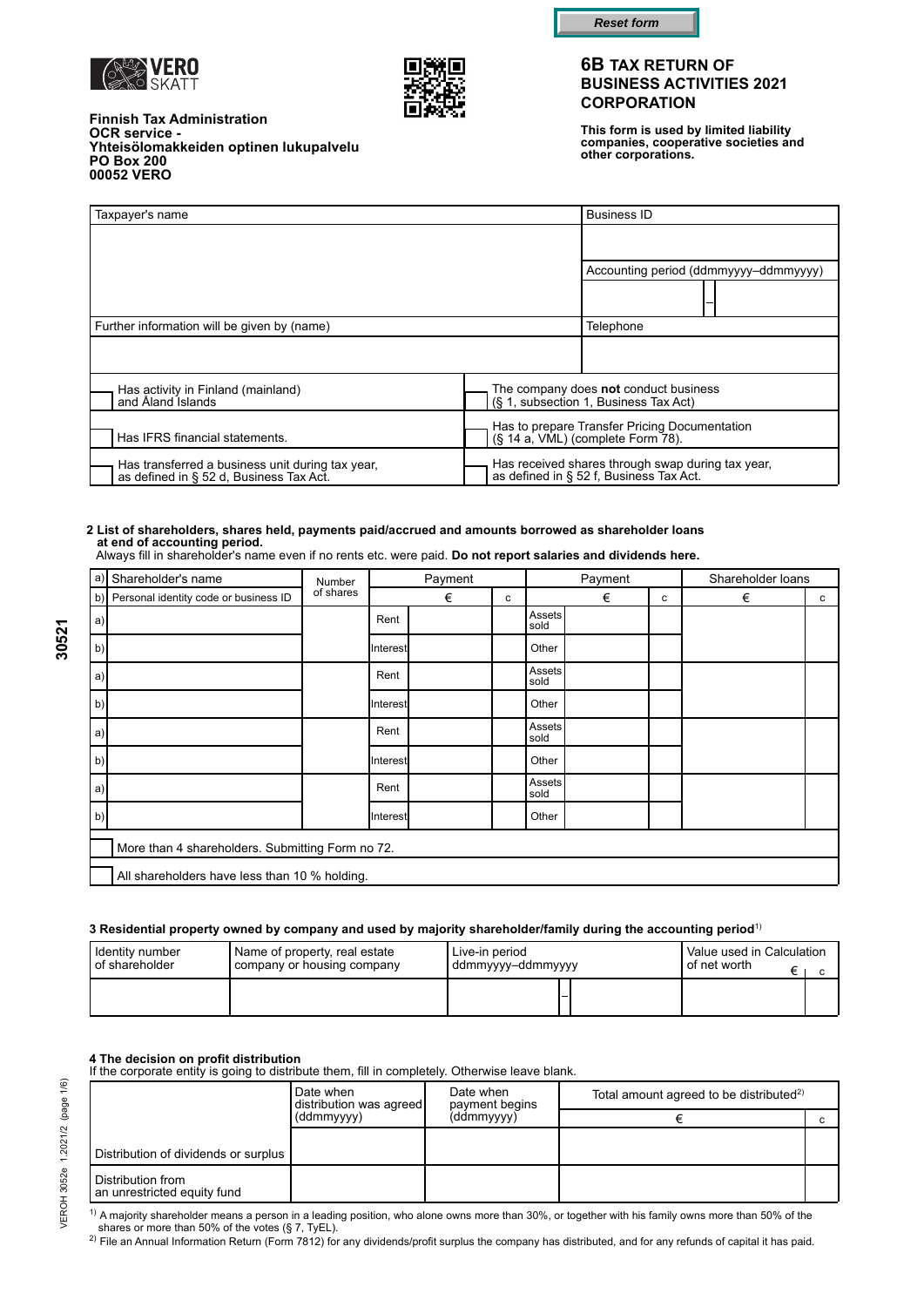



Business ID

| 5 Changes in subscribed share capital after close of accounting period, quantity of own shares held by the company itself |   |  |                                                                               |  |                |                                          |                                                       |     |                                                                          |   |
|---------------------------------------------------------------------------------------------------------------------------|---|--|-------------------------------------------------------------------------------|--|----------------|------------------------------------------|-------------------------------------------------------|-----|--------------------------------------------------------------------------|---|
| Share capital<br>Share capital<br>was raised by:<br>was lowered by:<br>$\epsilon$   c<br>€⊥<br>$\overline{\mathbf{C}}$    |   |  | Number of shares<br>after change                                              |  |                | Nominal value/book value of<br>one share |                                                       | €іс |                                                                          |   |
|                                                                                                                           |   |  |                                                                               |  |                |                                          |                                                       |     |                                                                          |   |
|                                                                                                                           |   |  |                                                                               |  |                |                                          |                                                       |     |                                                                          |   |
| Subscription price of<br>a new share<br>€                                                                                 | C |  | Subscription price is<br>determined on the basis<br>of the mathematical value |  | Raised capital |                                          | Company redeemed/<br>purchased/sold its<br>own shares |     | Quantity of own shares<br>held by company at end of<br>accounting period |   |
|                                                                                                                           |   |  |                                                                               |  | By paid-in     | By<br>retained                           |                                                       |     |                                                                          |   |
|                                                                                                                           |   |  | Yes                                                                           |  | capital        | earnings                                 | Yes                                                   |     |                                                                          |   |
| Calculation of taxable income (Business Tax Act)                                                                          |   |  |                                                                               |  |                | Accounting                               |                                                       |     | Tax accounting                                                           |   |
| 6 Business income (continues on page 3)                                                                                   |   |  |                                                                               |  |                | €                                        | C                                                     |     | €                                                                        | c |
| 1 Net sales                                                                                                               |   |  |                                                                               |  |                |                                          |                                                       |     |                                                                          |   |
| 2 Own consumption of goods/services produced                                                                              |   |  |                                                                               |  |                |                                          |                                                       |     |                                                                          |   |
| 3 Other income from business activities                                                                                   |   |  |                                                                               |  |                |                                          |                                                       |     |                                                                          |   |
| Capital gains from selling shares included in fixed assets                                                                |   |  |                                                                               |  |                |                                          |                                                       |     |                                                                          |   |
|                                                                                                                           |   |  |                                                                               |  |                |                                          |                                                       |     |                                                                          |   |
|                                                                                                                           |   |  |                                                                               |  |                |                                          |                                                       |     |                                                                          |   |
|                                                                                                                           |   |  |                                                                               |  |                |                                          |                                                       |     |                                                                          |   |
|                                                                                                                           |   |  |                                                                               |  |                |                                          |                                                       |     |                                                                          |   |
| Other income                                                                                                              |   |  |                                                                               |  |                |                                          |                                                       |     |                                                                          |   |
| <b>4 Financial income</b>                                                                                                 |   |  |                                                                               |  |                |                                          |                                                       |     |                                                                          |   |
|                                                                                                                           |   |  |                                                                               |  |                |                                          |                                                       |     |                                                                          |   |
|                                                                                                                           |   |  |                                                                               |  |                |                                          |                                                       |     |                                                                          |   |
|                                                                                                                           |   |  |                                                                               |  |                |                                          |                                                       |     |                                                                          |   |
|                                                                                                                           |   |  |                                                                               |  |                |                                          |                                                       |     |                                                                          |   |
|                                                                                                                           |   |  |                                                                               |  |                |                                          |                                                       |     |                                                                          |   |
|                                                                                                                           |   |  |                                                                               |  |                |                                          |                                                       |     |                                                                          |   |
|                                                                                                                           |   |  |                                                                               |  |                |                                          |                                                       |     |                                                                          |   |
|                                                                                                                           |   |  |                                                                               |  |                |                                          |                                                       |     |                                                                          |   |
|                                                                                                                           |   |  |                                                                               |  |                |                                          |                                                       |     |                                                                          |   |
|                                                                                                                           |   |  |                                                                               |  |                |                                          |                                                       |     |                                                                          |   |
| Other financial revenues                                                                                                  |   |  |                                                                               |  |                |                                          |                                                       |     |                                                                          |   |
|                                                                                                                           |   |  |                                                                               |  |                |                                          |                                                       |     |                                                                          |   |
| Taxable portion (§ 5a, Business Tax Act)                                                                                  |   |  |                                                                               |  |                |                                          |                                                       |     |                                                                          |   |
| 6 Group subsidy received (Form 65)                                                                                        |   |  |                                                                               |  |                |                                          |                                                       |     |                                                                          |   |
|                                                                                                                           |   |  |                                                                               |  |                |                                          |                                                       |     |                                                                          |   |
| Taxable portion (§ 43 and § 47, Business Tax Act)                                                                         |   |  |                                                                               |  |                |                                          |                                                       |     |                                                                          |   |
|                                                                                                                           |   |  |                                                                               |  |                |                                          |                                                       |     |                                                                          |   |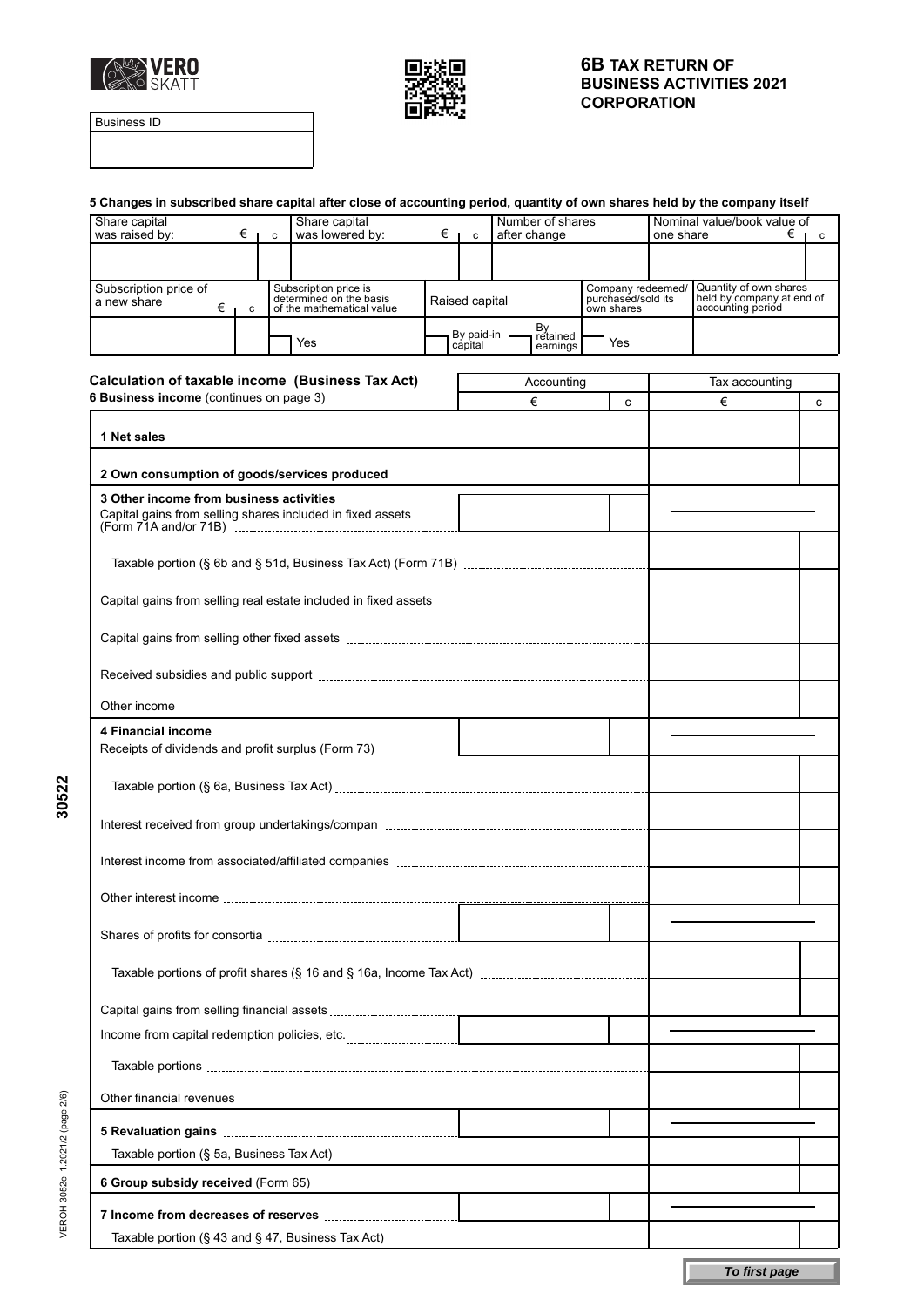



Business ID

|                                                                                   | Accounting |   | Tax accounting |   |
|-----------------------------------------------------------------------------------|------------|---|----------------|---|
|                                                                                   | €          | C | €              | c |
| 8 Shares of profits in Controlled Foreign Company (Form 74)                       |            |   |                |   |
| 9 Capital gains from other assets (From 71B)                                      |            |   |                |   |
| 10 Other taxable revenues (not included in P/L)                                   |            |   |                |   |
| <b>11 TAXABLE BUSINESS INCOME, TOTAL</b>                                          |            |   |                |   |
|                                                                                   |            |   |                |   |
| 12 Refunds of taxes                                                               |            |   |                |   |
| 13 Cinema support received (§ 6.1.5, Business Tax Act)                            |            |   |                |   |
| 14 Capital gains, indirect income recognition                                     |            |   |                |   |
| 15 Other tax-exempt revenues of the P/L                                           |            |   |                |   |
| <b>Calculation of taxable income</b>                                              | Accounting |   | Tax accounting |   |
| 7 Business costs (continues on page 4)                                            | €          | C | €              | с |
| 1 Raw materials and services                                                      |            |   |                |   |
|                                                                                   |            |   |                |   |
| <b>External services</b>                                                          |            |   |                |   |
| 2 Staff expenses                                                                  |            |   |                |   |
|                                                                                   |            |   |                |   |
|                                                                                   |            |   |                |   |
| Other staff expenses                                                              |            |   |                |   |
| 3 Depreciation and reduction in value of fixed assets                             |            |   |                |   |
|                                                                                   |            |   |                |   |
| Deductible portion (§ 24, § 30 to § 34, § 36 to § 41, Business Tax Act) (Form 62) |            |   |                |   |
|                                                                                   |            |   |                |   |
| Deductible portion (§ 42, Business Tax Act)                                       |            |   |                |   |
| 4 Other business expenses                                                         |            |   |                |   |
|                                                                                   |            |   |                |   |
|                                                                                   |            |   |                |   |
|                                                                                   |            |   |                |   |
|                                                                                   |            |   |                |   |
|                                                                                   |            |   |                |   |
| Capital losses for selling securities / fixed assets                              |            |   |                |   |
|                                                                                   |            |   |                |   |
|                                                                                   |            |   |                |   |
|                                                                                   |            |   |                |   |
|                                                                                   |            |   |                |   |
| Other deductible expenses                                                         |            |   |                |   |
|                                                                                   |            |   |                |   |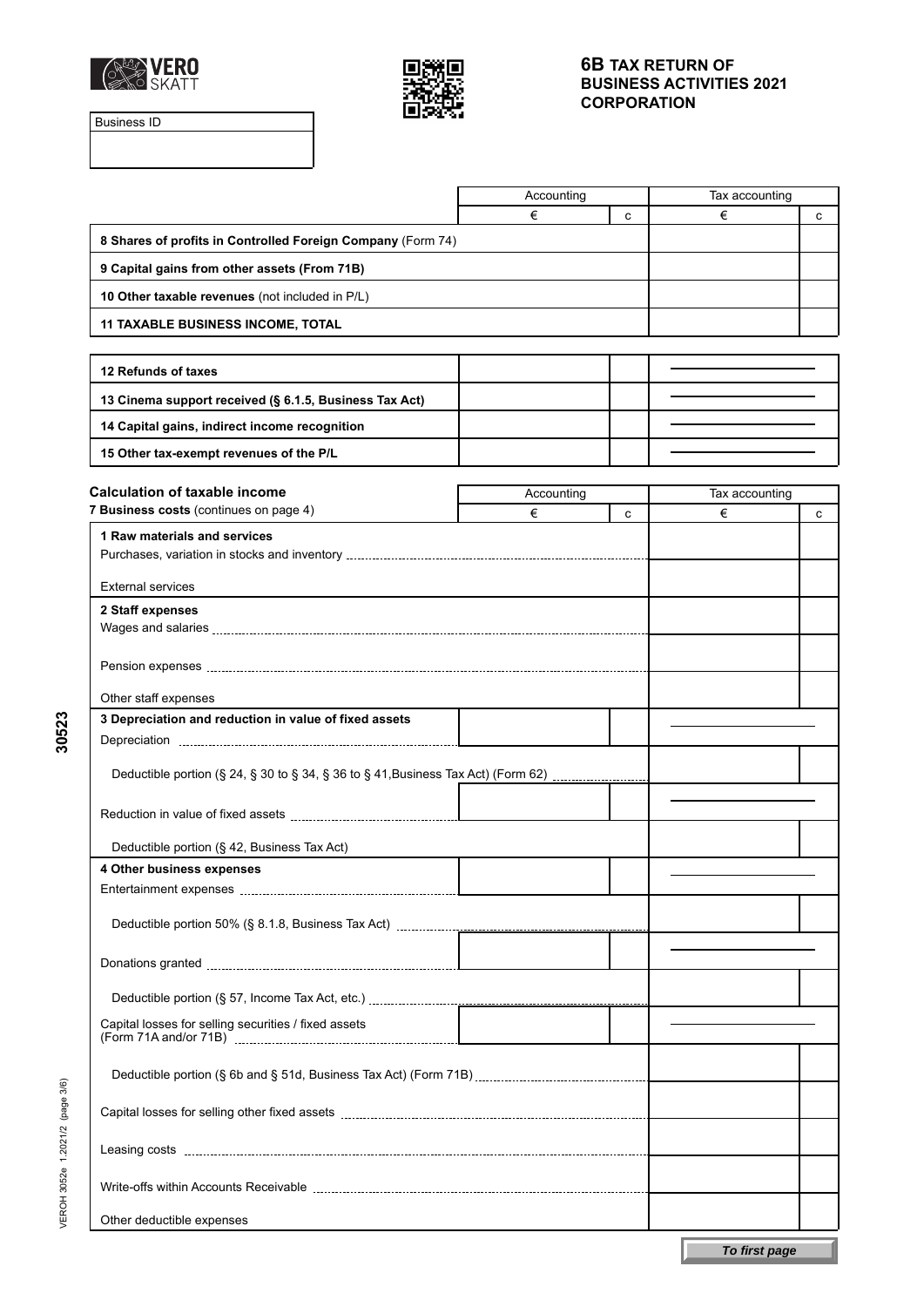



Business ID

|                                                                                                             | Accounting |   | Tax accounting |   |
|-------------------------------------------------------------------------------------------------------------|------------|---|----------------|---|
|                                                                                                             | €          | C | €              | C |
| Non-deductible costs                                                                                        |            |   |                |   |
|                                                                                                             |            |   |                |   |
| Punitive tax increases and late-filing penalties                                                            |            |   |                |   |
|                                                                                                             |            |   |                |   |
|                                                                                                             |            |   |                |   |
|                                                                                                             |            |   |                |   |
|                                                                                                             |            |   |                |   |
| Reduction in value of shares included in fixed assets                                                       |            |   |                |   |
|                                                                                                             |            |   |                |   |
|                                                                                                             |            |   |                |   |
| Other non-deductible costs                                                                                  |            |   |                |   |
| <b>5 Financial expenses</b>                                                                                 |            |   |                |   |
| Interest paid to group undertakings/companies (§ 18 a, act on business tax)                                 |            |   |                |   |
|                                                                                                             |            |   |                |   |
|                                                                                                             |            |   |                |   |
|                                                                                                             |            |   |                |   |
|                                                                                                             |            |   |                |   |
|                                                                                                             |            |   |                |   |
|                                                                                                             |            |   |                |   |
|                                                                                                             |            |   |                |   |
|                                                                                                             |            |   |                |   |
| Losses of other financial assets and final reductions in value                                              |            |   |                |   |
|                                                                                                             |            |   |                |   |
|                                                                                                             |            |   |                |   |
|                                                                                                             |            |   |                |   |
|                                                                                                             |            |   |                |   |
| Other financial expenses                                                                                    |            |   |                |   |
| 6 Tax-deductible repayment of surplus by a cooperative                                                      |            |   |                |   |
| 7 Group subsidy paid out (Form 65)                                                                          |            |   |                |   |
|                                                                                                             |            |   |                |   |
|                                                                                                             |            |   |                |   |
| Deductible portion (§ 43 and § 47, Business Tax Act)                                                        |            |   |                |   |
| 9 Capital losses from and write-downs of other assets                                                       |            |   |                |   |
|                                                                                                             |            |   |                |   |
| Deductible portion                                                                                          |            |   |                |   |
|                                                                                                             |            |   |                |   |
| 10 Write-downs of receivables included in other assets                                                      |            |   |                |   |
|                                                                                                             |            |   |                |   |
| Deductible portion                                                                                          |            |   |                |   |
| 11 Claim on additional deduction for research and development                                               |            |   |                |   |
| 12 Losses of a foreign subsidiary (tax deduction for a consolidated group) -<br>enclose a free-text account |            |   |                |   |
| 13 Other deductible costs (not included in P/L)                                                             |            |   |                |   |
| <b>14 TAX-DEDUCTIBLE BUSINESS COSTS, TOTAL</b>                                                              |            |   |                |   |
|                                                                                                             |            |   |                |   |
|                                                                                                             |            |   | To first page  |   |

VEROH 3052e 1.2021/2 (page 4/6) VEROH 3052e 1.2021/2 (page 4/6)

**30524**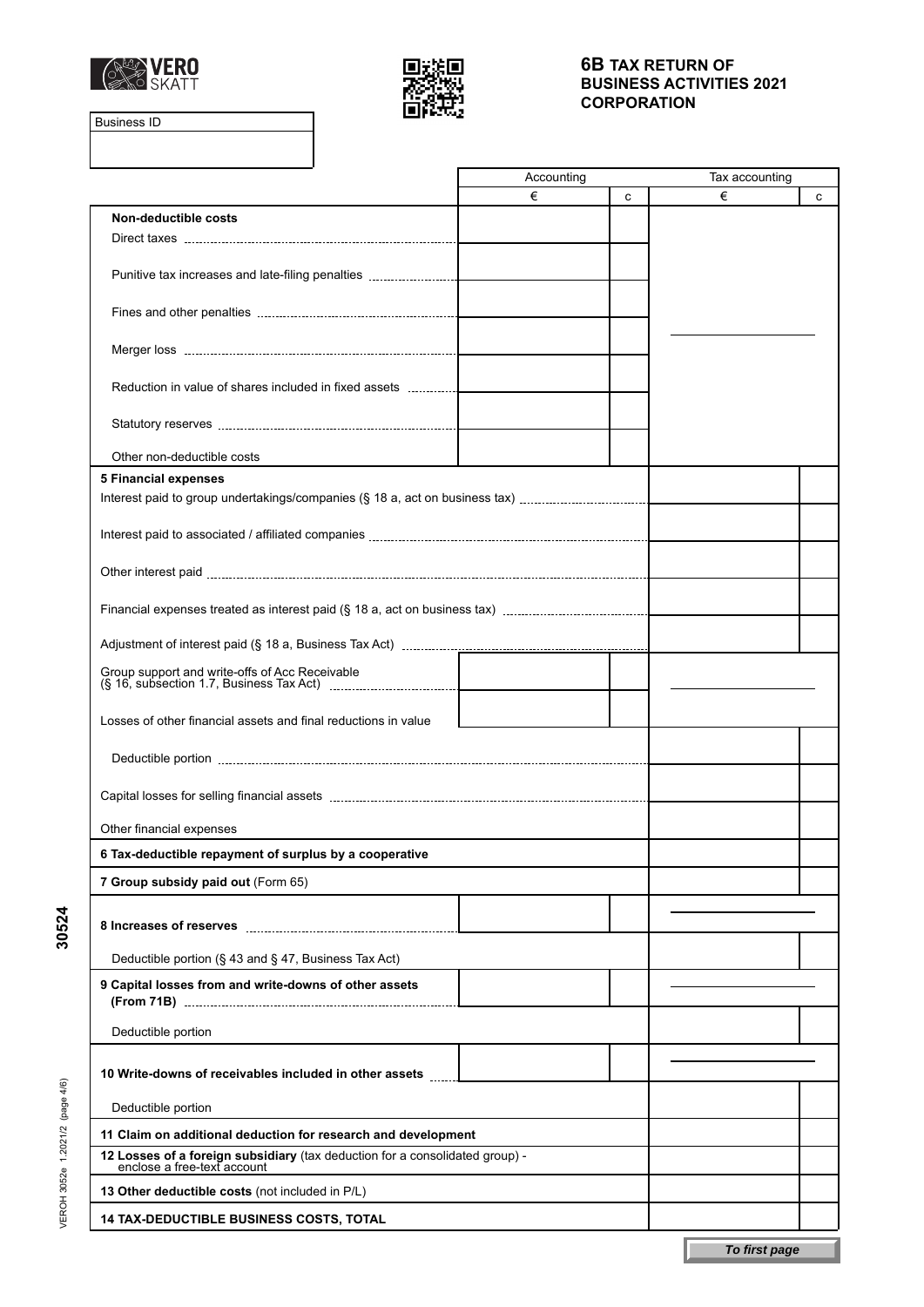



Business ID

**30525**

#### **8 Taxable profits / Tax-deductible losses**

If the corporate taxpayer has receipts of income from an agricultural source, file Form 7M.

| <b>PROFIT</b>                          |  |  | <b>LOSS</b>                                    |  |
|----------------------------------------|--|--|------------------------------------------------|--|
|                                        |  |  | <b>Amounts not taken</b><br>into consideration |  |
| <b>Profit from business activities</b> |  |  | Loss from business activities                  |  |

## **Calculation of net worth**

| 9 Assets                                                | € | C |                                                     | € | c |
|---------------------------------------------------------|---|---|-----------------------------------------------------|---|---|
| <b>Fixed assets and other</b><br>non-current investment |   |   | <b>Financial assets</b>                             |   |   |
|                                                         |   |   |                                                     |   |   |
| Other non-current investments                           |   |   | Receivables from companies<br>within the same group |   |   |
| Real estate, buildings and                              |   |   | Receivables from associated /                       |   |   |
| Machinery and equipment                                 |   |   |                                                     |   |   |
|                                                         |   |   |                                                     |   |   |
| Securities included in fixed assets                     |   |   | Securities included in financial                    |   |   |
| Receivables from companies                              |   |   | Prepayments and Accrued income                      |   |   |
| Receivables from associated /<br>affiliated companies   |   |   | Receivable from a<br>percentage-of-completion entry |   |   |
| Other non-current receivables                           |   |   |                                                     |   |   |
|                                                         |   |   |                                                     |   |   |
| Fixed and non-currents assets, total                    |   |   |                                                     |   |   |
| <b>Current assets</b>                                   |   |   |                                                     |   |   |
| Raw materials and consumables <b>.</b>                  |   |   | Financial assets, total                             |   |   |
|                                                         |   |   | <b>Other assets</b>                                 |   |   |
|                                                         |   |   | Securities (Form 8A)                                |   |   |
|                                                         |   |   | Real property and buildings (Form 18)               |   |   |
|                                                         |   |   |                                                     |   |   |
| Real estate and buildings /                             |   |   | Receivables from companies<br>within the same group |   |   |
| Securities included in current assets                   |   |   |                                                     |   |   |
|                                                         |   |   | Other assets of this category                       |   |   |
| Current assets, total                                   |   |   | Total other assets                                  |   |   |
|                                                         |   |   | <b>ASSETS TOTAL</b>                                 |   |   |